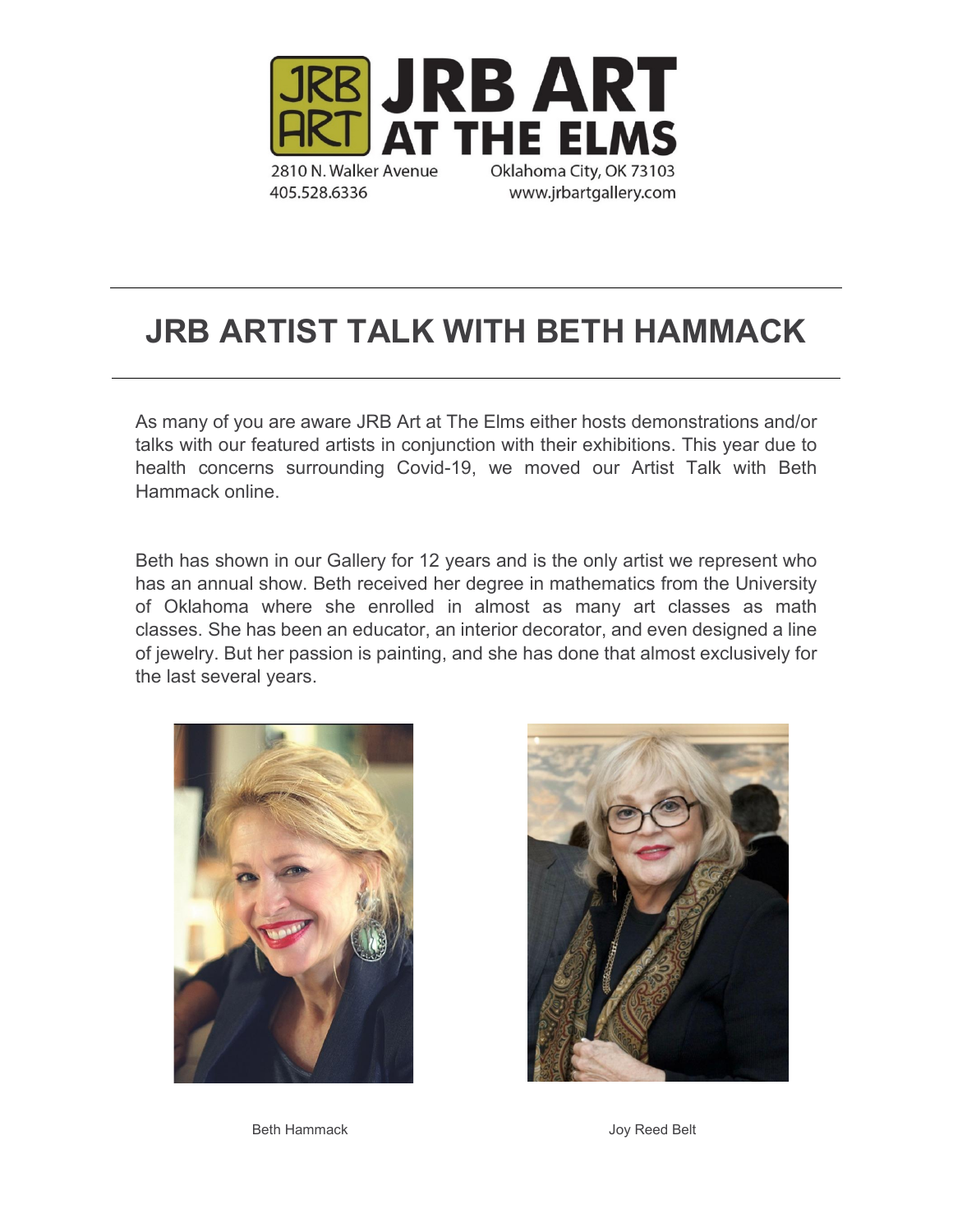**JRB: Good Morning Beth. Thank you for sending me images of your work. It's always exciting to view new work. What is the title of this show?**

BETH: "The Way Things Appear"

**JRB: Ah, that title must refer to the bits of realism that I see in this new body of work.**

BETH: My early art career in my twenties was in total realism – portraits, still lifes, and classic landscapes. I am enjoying the opportunity to revisit that early career interest in a unique way of my own. There is a term called Abstract Realism that has coexisted quietly without having to be all Realism or all Abstract. I like that challenge as I continue to develop, it is one of the hardest challenges for any artist. It's a tough assignment. Most people don't know, but when I start a painting I will often start with a charcoal drawing usually of people but it could be a still life or real landscape and in the process of applying paint an evolution starts that can make various pathways until there is an ultimate resolve of good composition, feeling, and inspiration. The journey is to paint, then adjust, cover to some degree, add, etc. For me it's a loose creative risktaking proposition that can evolve into a lot of layers of paint and lots of inferred objects thus the *real exists* sometimes under or on top of the abstracted spaces.

Richard Diebenkorn, one of my favorite artists, said "Basically, there is nothing I've ever painted that I wasn't willing to cover up…" That resonates with me because it's the journey, the "struggle" as he calls it that brings value to a painting. It certainly isn't about *perfection for me!*  It's more of a mood, an excitement at the resolve, that I feel transmits to the viewer. And remember it IS about the viewer after all.

## **JRB: What was the inspiration for this new body of work?**

BETH: My style of abstraction has always reflected what I call "blurred imaging." My pieces may or may not be what they "appear" to be, thus the title. I intentionally work at painting *implied* stories or landscapes or people. One goal is to encourage the viewer to try to fit the pieces together in a language that is relatable to them. Having viewed a lot of art in my lifetime, I personally enjoy art that can keep me engaged and intrigued as to its meaning. I pause and enjoy the art more over time. Some art is just so easy to figure out, I get bored. I don't want to be boring…

Picasso used to be totally amused when he overheard what others would say about his pieces! Most of which had nothing to do with what he had in mind – and that's okay as far as I'm concerned. Why? Art is about the viewer enjoying it long after I have finished painting the piece. My pleasure was in producing it in the first place. Paintings are kind of like children. You love them, raise them, and then send them off in the world hoping they can function on their own.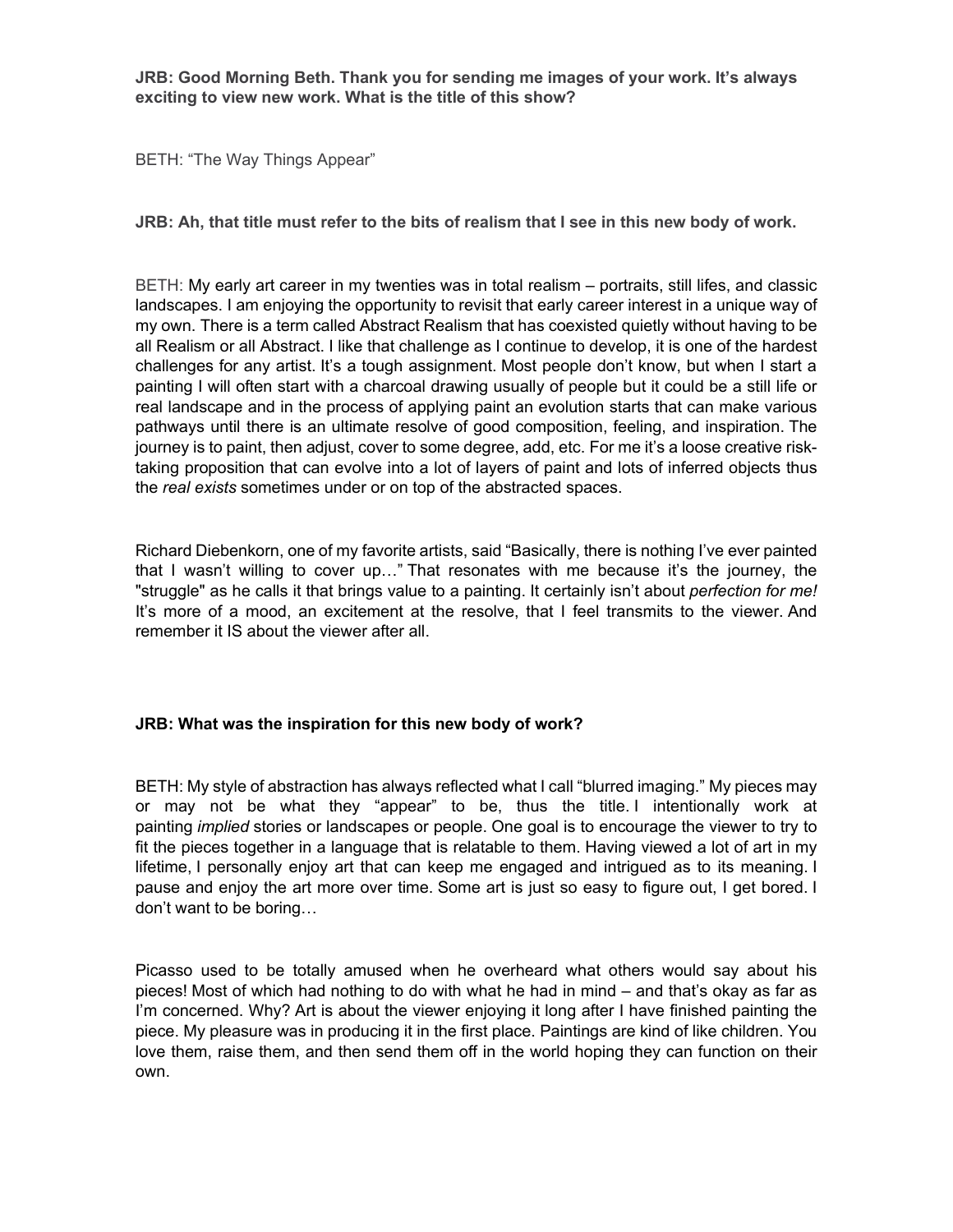## **JRB: Do you sometimes feel tension between painting realistically and painting abstract?**

BETH: Yes! But the tension is what I am after. There's excitement in tension and less resolved art. I like leaving some loose ends in my work. I think artists have a hard time *giving themselves permission* to leave loose unanswered sections of their work. Actually, it takes some confidence (and guts) to know you could do it realistically if you wanted to, but you choose the looser interpretation because it reads with more emotion. All great artists: Da Vinci, Rembrandt, and Degas chose the gestural somewhat unfinished feel in their wonderful drawings and paintings.



Beth Hammack, "Navigations II," Acrylic on Canvas, 48 x 72 in., \$3,800



Beth Hammack, "Speedboats in the Mediterranean," Acrylic on Canvas, 48 x 72 in., \$3,800



Beth Hammack, "Cozumel," Acrylic on Canvas, 48 x 72 in., \$3,800

## **JRB: How do you select your palette for a particular painting?**

BETH: Admittedly, as you can tell from viewing my art, it's obvious I have favorite color palettes…white and off-white tints being top of the list. They say 80% of what we see is the sky and that is a lot of whites and blues. So I paint in that reference a lot. I have a rule that in general most all my active paint colors are a minimum of two to three colors blended. The human eye is drawn to a more sophisticated mix of random colors in lieu of straight out of the tube. As you can tell there are exceptions when I top a painting with straight out of the tube globs but there is a reason for that final effort.

## **JRB: So why do you paint so many whites?**

BETH: Basically, I can't help myself and I'm just being honest. They are not pure white but tints of white in abundance. Whites make me happy like blue white skies do. Lately I have not wanted to paint sad paintings. This world has too much reoccurring darkness and I feel like my art can overcome the negatives. There is something mood lifting with a lighter softer palette. I've never tolerated too much power color on my canvas. The whites and off whites help mute strong color. That's always been my interior design mantra too…lots of off whites.